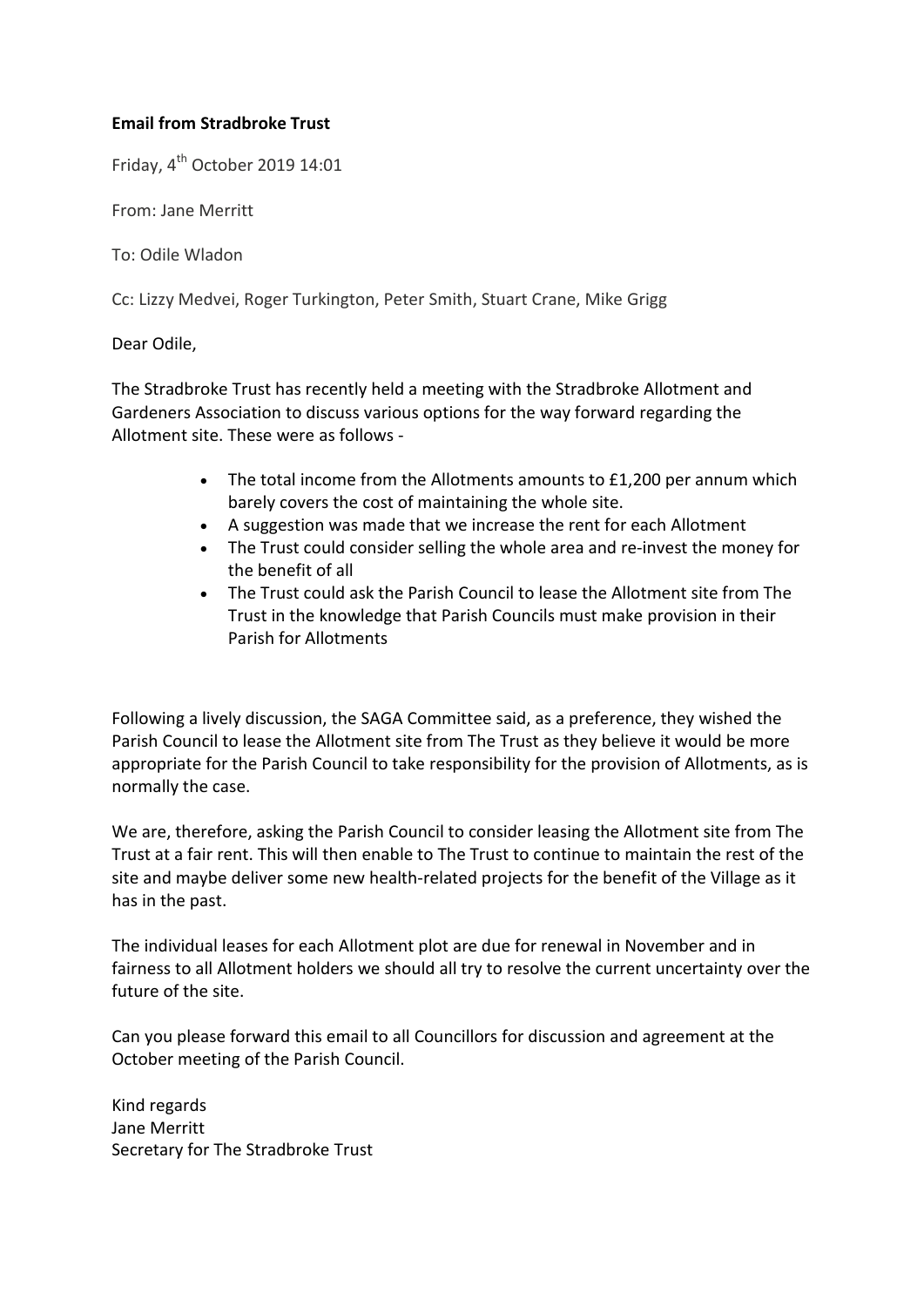#### **Email from Stradbroke Trust**

Monday, October 14 2019 9:30 am

**From:** Jane Merritt

**To:** Chris Edwards, James Hargrave, Jeremy Fox, Kamal Ivory, Maureen John, Pam Cane, Peter Smith, Stuart Gemmill, Velda Lummis, Antoinette Wisbey, Dennis Merritt, Don Darling, Gill Rennie-Dunkerley

**Cc:** Roger Tukington; Peter Smith; Stuart Crane; Mike Grigg

**Subject:** The Stradbroke Allotments

Dear Councillors,

In anticipation of your meeting this evening the Trust throughout it would be helpful to have some further background information in respect of the future of the Allotments and Village gardens.

Kind Regards

Jane Merritt Secretary for The Stradbroke Trust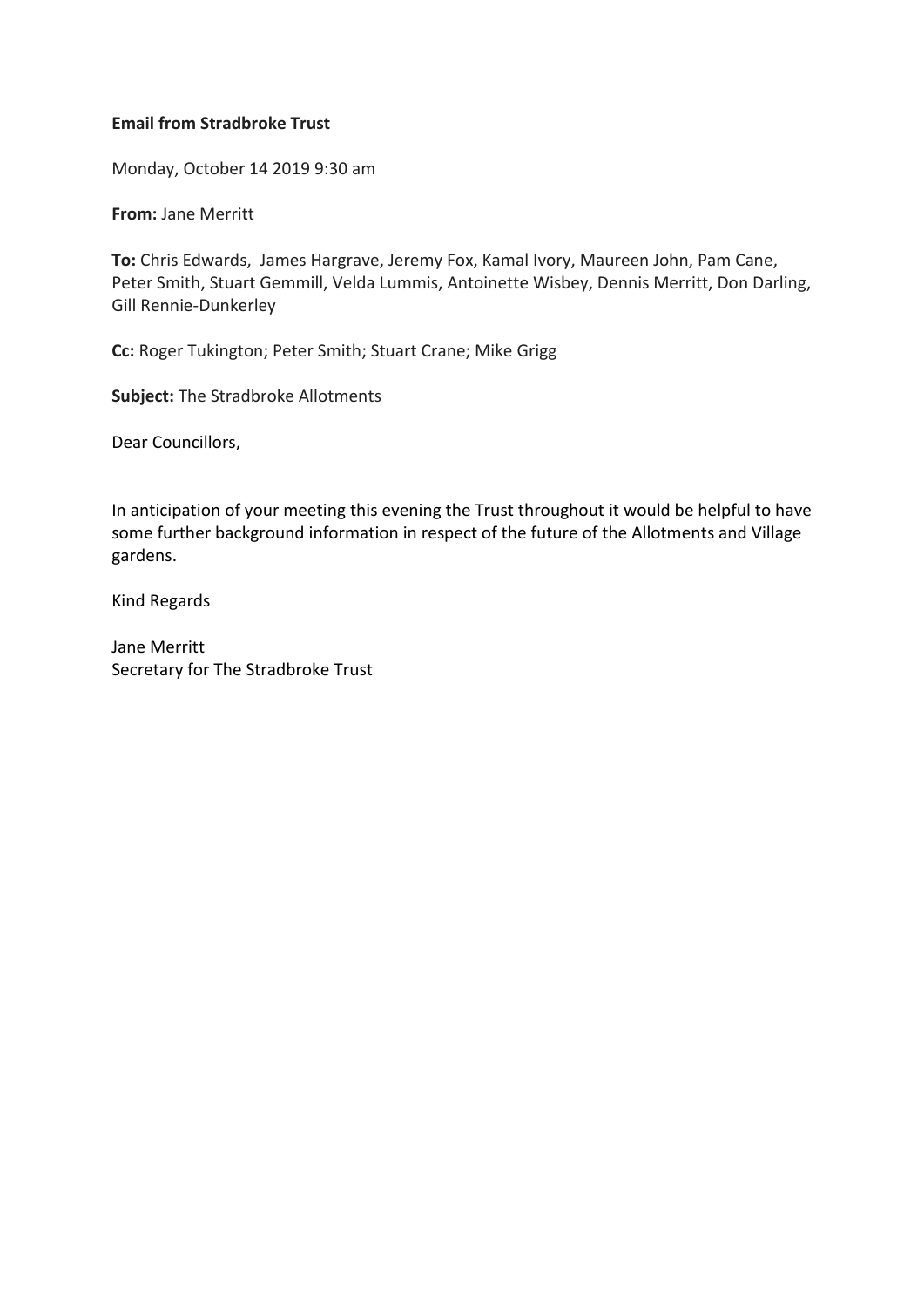## Briefing for Councillors from Stradbroke Trust

### **The Stradbroke Trust**

# **Briefing regarding the future of the Allotments and Village Gardens**

This note in the form of FAQs is to help Councillors make an informed decision about the future of the allotments and the orchard, woodland, meadows and pond.

Q1. Why does the Trust want the Parish Council to take on a lease for the Allotments?

A1. The Trust has lost over 90% or its income and as direct consequence had meetings with the SAGA committee to discuss the future of the allotments. SAGA want more help with the overall day to day care of the site but SAGA are un-willing to either pay more in rent so that the Trust could employ contractors or volunteer to do the work in partnership with the Trust. SAGA believe the Allotments should be provided and managed by the Parish Council as is their statutory duty.

Q2. Why does the Trust want to lease the allotment section to the Parish Council and not the whole site?

A2. The Trust believes that they can manage the remainder of the site, recruit a few more volunteers and potentially help with a few more health-related projects, providing the Trust can secure sufficient income from the allotment area.

Q3. Why doesn't the Trust sell all or part of the site to the Parish Council?

A3. Under the terms of its agreement with Mrs Randall from whom the site was bought the Trust must not ever sell all or part of the site to the Parish Council. A relatively short-term lease (with options to renew) is permissible.

Q4. What is a fair price to pay for the lease?

A4. This can be considered in many different ways:

- The Parish Council could purchase 2 acres of land elsewhere for circa £20,000. It would then need to provide security, water, rabbit proof fencing, toilet, storage shed etc. A total cost of £30,000 to £50,000
- Amenity land can sometimes be rented for just a few hundred pound per acre but still the site would have to be brought up to standard and would a landowner allow this.
- The Trust needs an average annual income of circa £1,500 per year just to maintain the remainder of the site going forward.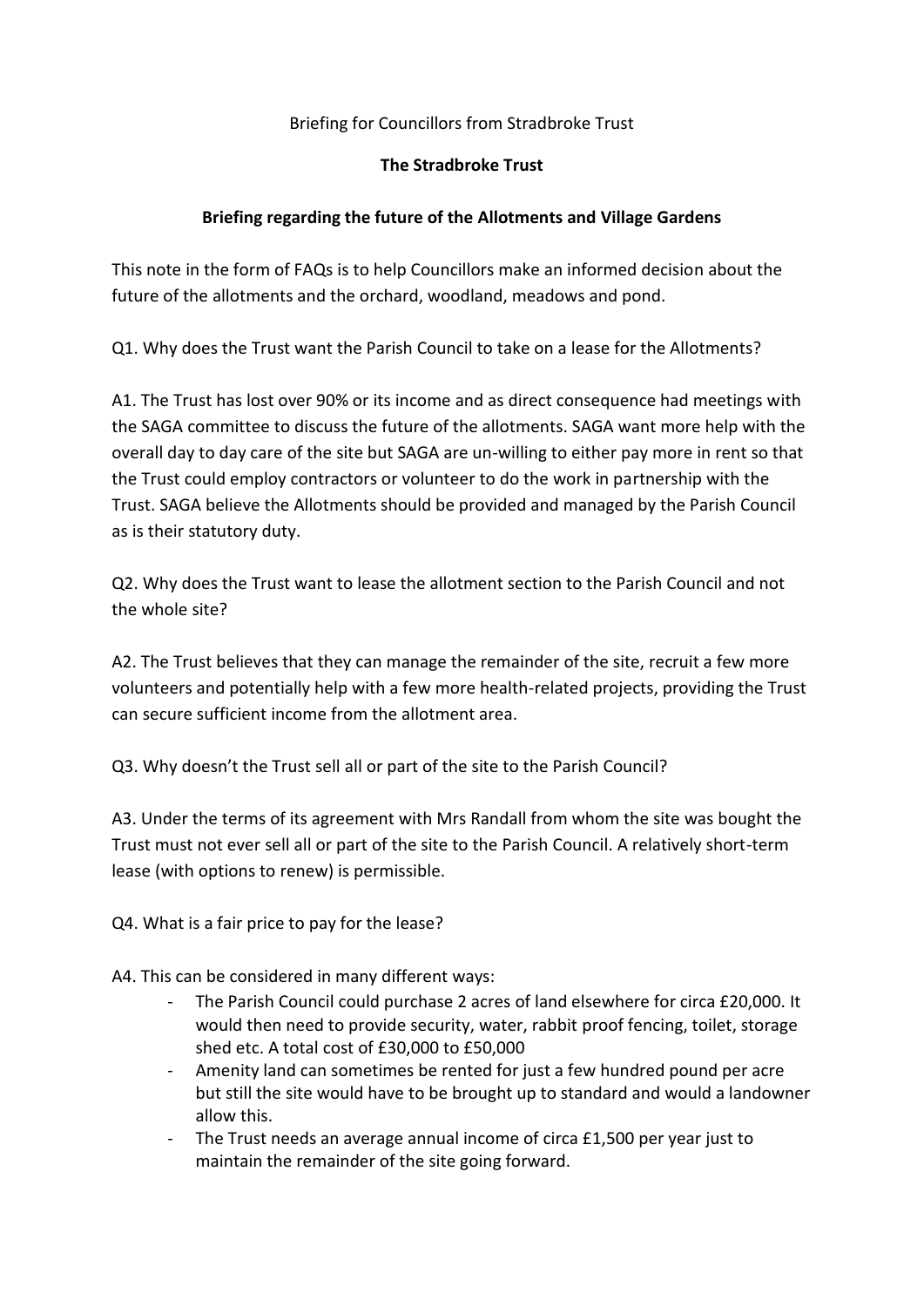- The Trust used to spend on average £7,000 per annum on health related projects and as you know the Trust was very successful securing substantial grants over the years for many important projects, not least the village gardens and allotments at a total cost over £90,000.

In summary a fair price should be somewhere between £1,500 and £7,000 per annum. The Trust believes a fair price would be £3,500 pa. The more money available to the Trust the more the village can benefit. The money will not be spent on staff time or expensive contractors.

Q5. What is the income from the Allotment holders?

A5. There are 28 full size plots some are divided into smaller ones. The annual fee for a full plot is £50. At present there are 2 or 3 vacant plots so the total income is approximately £1250. This income would pass to the Parish Council or the Parish Council may agree a different figure with SAGA.

Q6. Could the Trust sell all or part of the site to the new Community Land Trust?

A6. No, the CLT exists to build affordable housing and the site is not for development.

Q7. What will happen if the Parish Council does not agree to a lease at a fair price?

A7. The Trust will go back to SAGA and suggest a substantial increase in rent and/or an increase in the amount of work SAGA must do to maintain the Allotment area and associated fencing, gates, hedges etc. If an agreement cannot be reached the site will be sold and the Trust will apply the proceeds in accordance with its Charitable objects.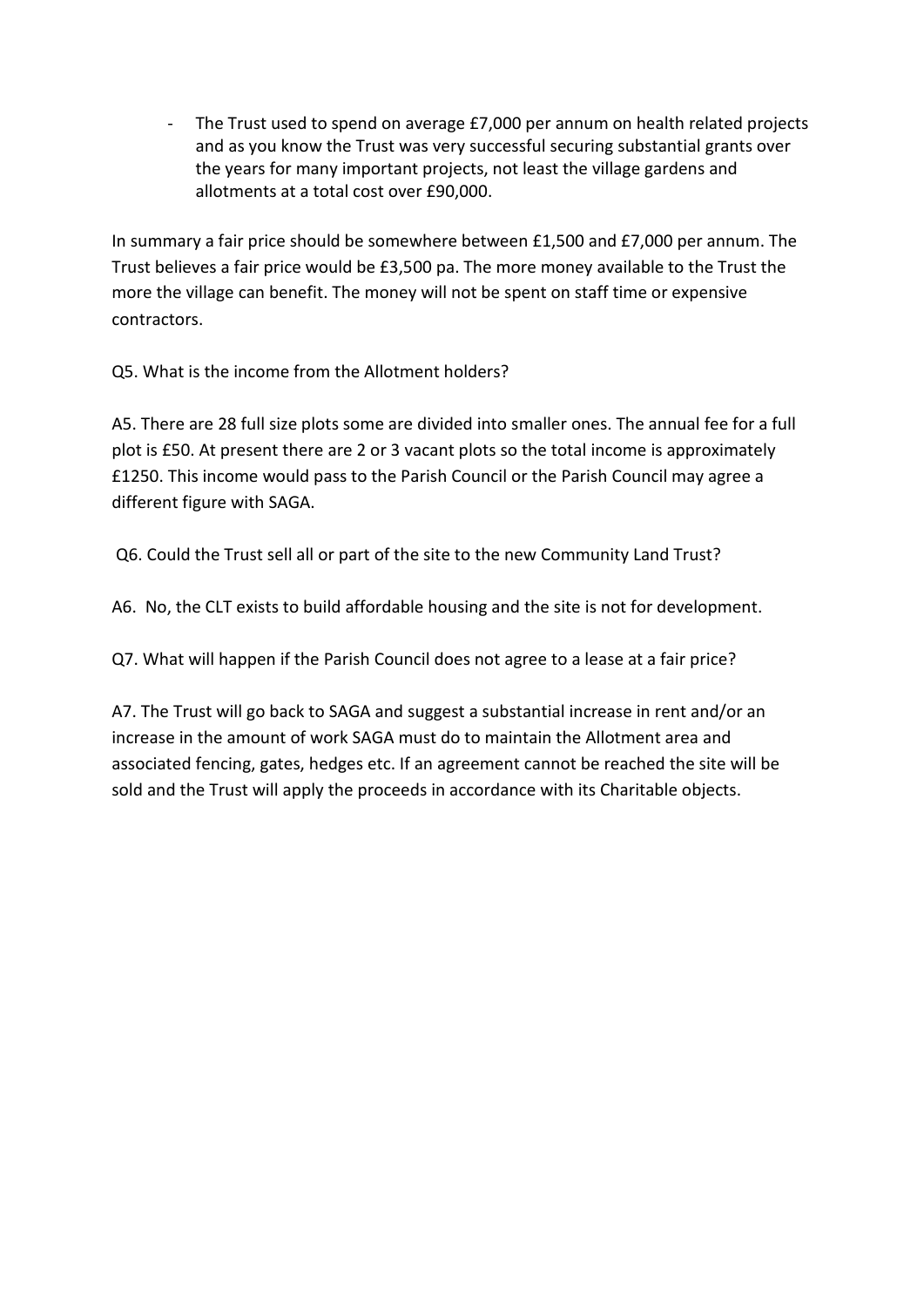

Mill Hill House, Church Lane, Wickham Skeith, Suffolk IP23 8NA tel: 07555 066147 email: [stradbrokepc@outlook.com](mailto:stradbrokepc@outlook.com)

> 21<sup>st</sup> October 2019 Revised 25<sup>th</sup> October 2019

The Trustees - Stradbroke Charitable Trust Mr Peter Smith (Chair) Mrs Margaret Norris Mr Roger Turkington Mr Andrew Hackett Mr Harry Ereira Mr Richard Reeves

By post and email

Dear Trustees

Stradbroke Parish Council has recently received communication from the Stradbroke Trust regarding the future of the Allotments and Village Gardens site off Drapers Hill in Stradbroke.

A copy of the correspondence is enclosed for your reference.

The matter raised in the enclosed correspondence was discussed at the full Parish Council meeting held on 14<sup>th</sup> October and Councillors noted that the Title Deed available at Land Registry shows the ownership of the whole site rests with the Stradbroke Charitable Trust and not the Stradbroke Trust. The Parish Council therefore needs to deal with the Stradbroke Charitable Trust in this matter.

On the assumption that the Trustees of the Charitable Trust wish to pursue the matters raised in the correspondence submitted by the Stradbroke Trust, I am writing to advise you of the outcome of the discussions at the Parish Council meeting of 14<sup>th</sup> October.

Councillors requested that a full report be prepared on the matter for review by the full Parish Council. This report should quantify the deficit the Trust face to run the allotments; with a clear financial case including a review of the income and costs related to the running of the allotments over the last five years to identify any loss and how this may have been funded. In addition, all different scenarios on the future of the allotments should be identified and analysed including the implications of the different scenarios on the precept.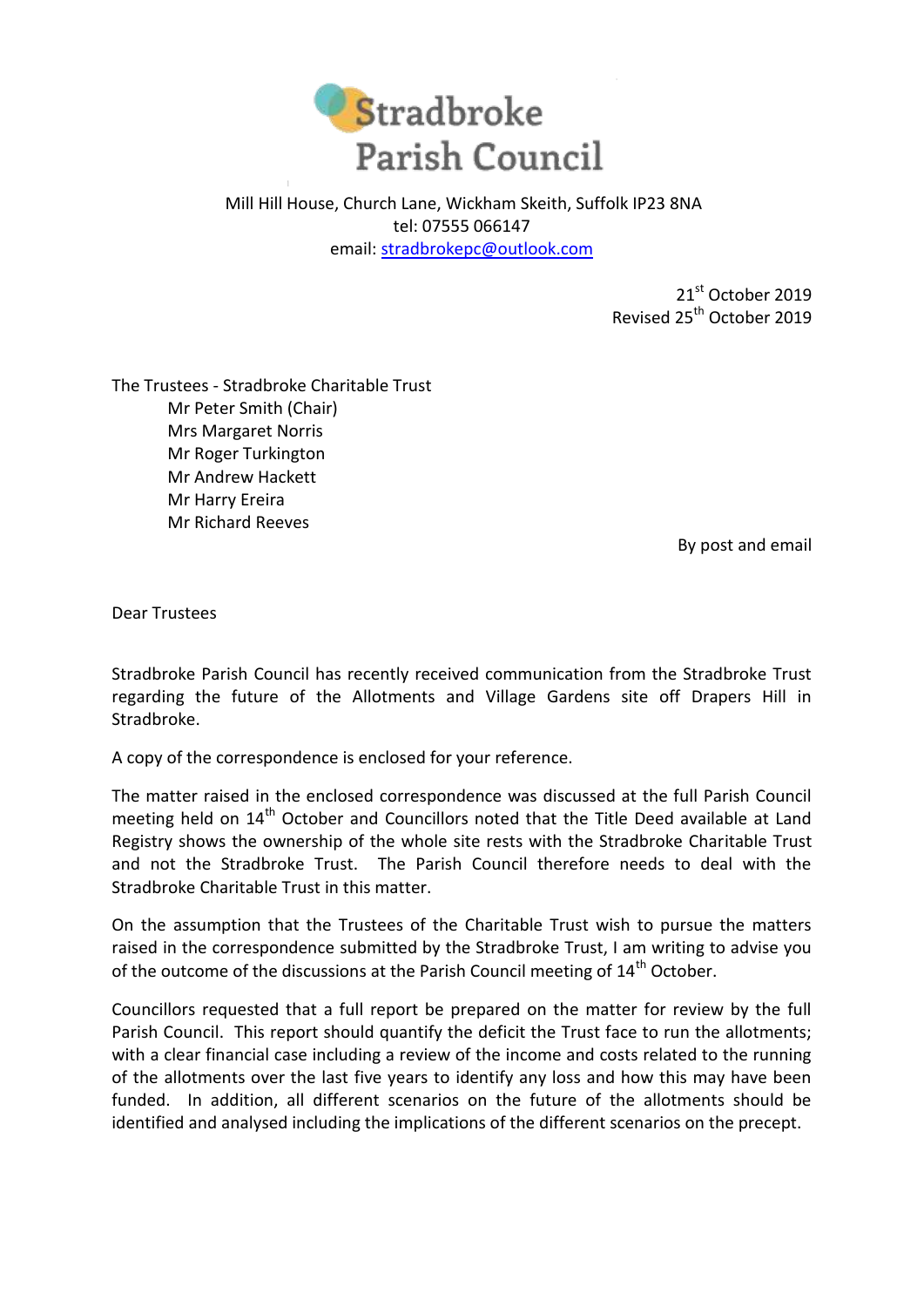To enable a full report to be prepared the following is requested from the Charitable Trust:

- 1. A copy of any document highlighting any charges/restrictions on the ownership and/or disposal of the land.
- 2. A copy of any rental agreement for individual allotment holders.
- 3. A copy of any agreement the Charitable Trust has with SAGA that shows a breakdown of responsibilities between the Trust and SAGA for the Allotment site.
- 4. A breakdown of the rent received for the Allotments since they were opened in 2012.
- 5. A complete breakdown of the annual running costs of the whole site since it was opened in 2012. The information should show the annual expenditure for the allotment section and what was spent annually on the remainder of the site.
- 6. Any information regarding restrictions placed on the site as a result of any grants or donations received.

The Parish Council looks forward to engaging with Stradbroke Charitable Trust in a constructive discussion on the future of the Allotments and to enable this to take place the Parish Council needs the Trustees to share as much information as possible. However, without the information requested above it will be difficult to prepare a report which will provide full guidance to enable the Councillors to reach an informed decision on the way forward.

All information supplied will be included in a report which will be circulated prior to the next full Parish Council meeting and will be published on the parish council's website as part of the agenda papers for that meeting  $-$  any personal information will be redacted before publication.

Yours sincerely

Odile Wladon

Miss Odile Wladon Clerk Stradbroke Parish Council

Enclosed: correspondence from Stradbroke Trust.

Cc Jane Merritt – Stradbroke Trust